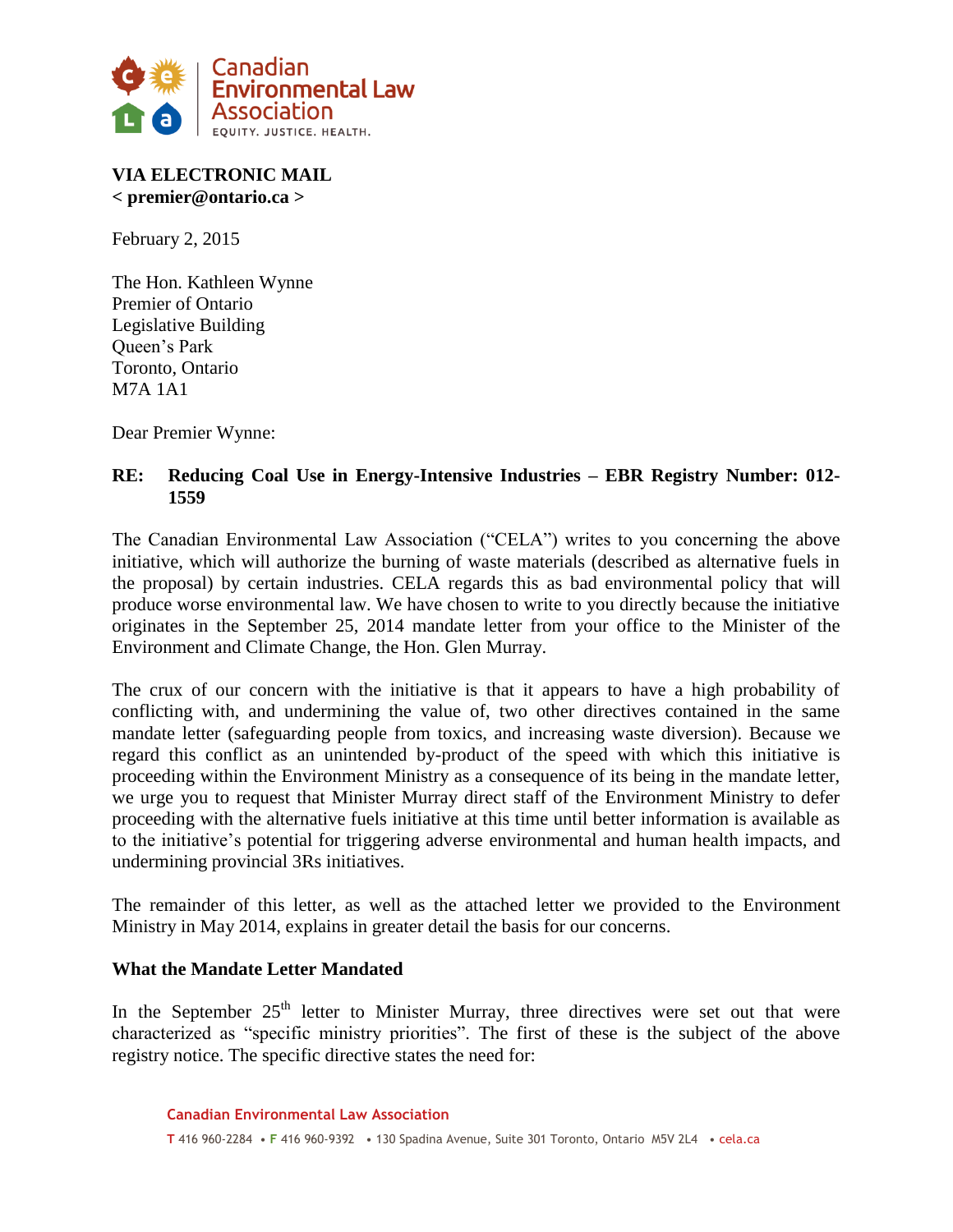Developing new alternative fuels in 2014 to help big, energy-intensive industries reduce their greenhouse gas emissions.

On its face, reducing greenhouse gas emissions by using "alternative fuels" as a substitute for coal seems a necessary and laudable objective worthy of a progressive government agenda.

#### **Safeguarding People from Toxics?**

However, when the "alternative fuels" turn out to be wastes like railroad ties, telephone poles, plastic bags, shingles, shredded tire fluff, etc., then different considerations apply. Many of these waste materials can be expected to contain, to be contaminated with, or to create as a by-product of their combustion, highly toxic substances with associated environmental health impacts. In such circumstances, there is a high probability of the initiative conflicting with the first of two other directives set out in the mandate letter, in particular:

Safeguarding people from toxics.

In our May 2014 letter to the Environment Ministry we noted the following:

"…this proposal is described by MOE in the Registry notice as being of potential overall benefit to the province in terms of reduction of greenhouse gas emissions. However, the proposal has the potential, based on the limited information that has been made available, to increase local emissions of certain toxic substances (e.g. lead, cadmium, dioxins and furans, arsenic, PAHs) and particulate matter. Using the cement industry as an example, there will be six communities in Ontario where these emissions will be concentrated, corresponding with the location of cement plants in the province (St. Mary's, Bowmanville, Bath, Picton, Mississauga, Woodbridge)" (*references omitted*).

…

"…the proposal would purport to remove the designation of this type of activity (burning ostensibly "alternative fuels" but actually waste materials) from the authority of the *Environmental Assessment Act*  ("*EAA*"). If a proposed activity ever warranted the application of the *EAA* it is this one given the potential for increased atmospheric releases of certain toxic substances."

…

"…the MOE is also proposing to remove the requirement that proponents responsible for these materials obtain a waste environmental compliance approval under the *EPA*, even though most of the materials that constitute alternative fuels are, in fact, wastes. The burning of various waste materials in decades-old kilns never designed to burn these types of materials, followed by the disposal of potentially still toxic postcombustion by-products, or residual materials in an on-site landfill, is definitely not state-of-the-art environmental management. Streamlining the regulatory path for a proposal that could increase the environmental release of numerous toxic substances contained in these waste materials seems like the wrong message for MOE to be sending the regulated community and the Ontario public."

…

"…the proposal would appear to be reliant on using the province's air pollution regulation, O. Reg. 419/05, as the benchmark for acceptability of the increases in emissions of certain air pollutants expected under the proposal. However, O. Reg. 419/05, based as it is on point of impingement ("POI") concentrations, has long been criticized by the Environmental Commissioner of Ontario ("ECO") as inadequate to protect the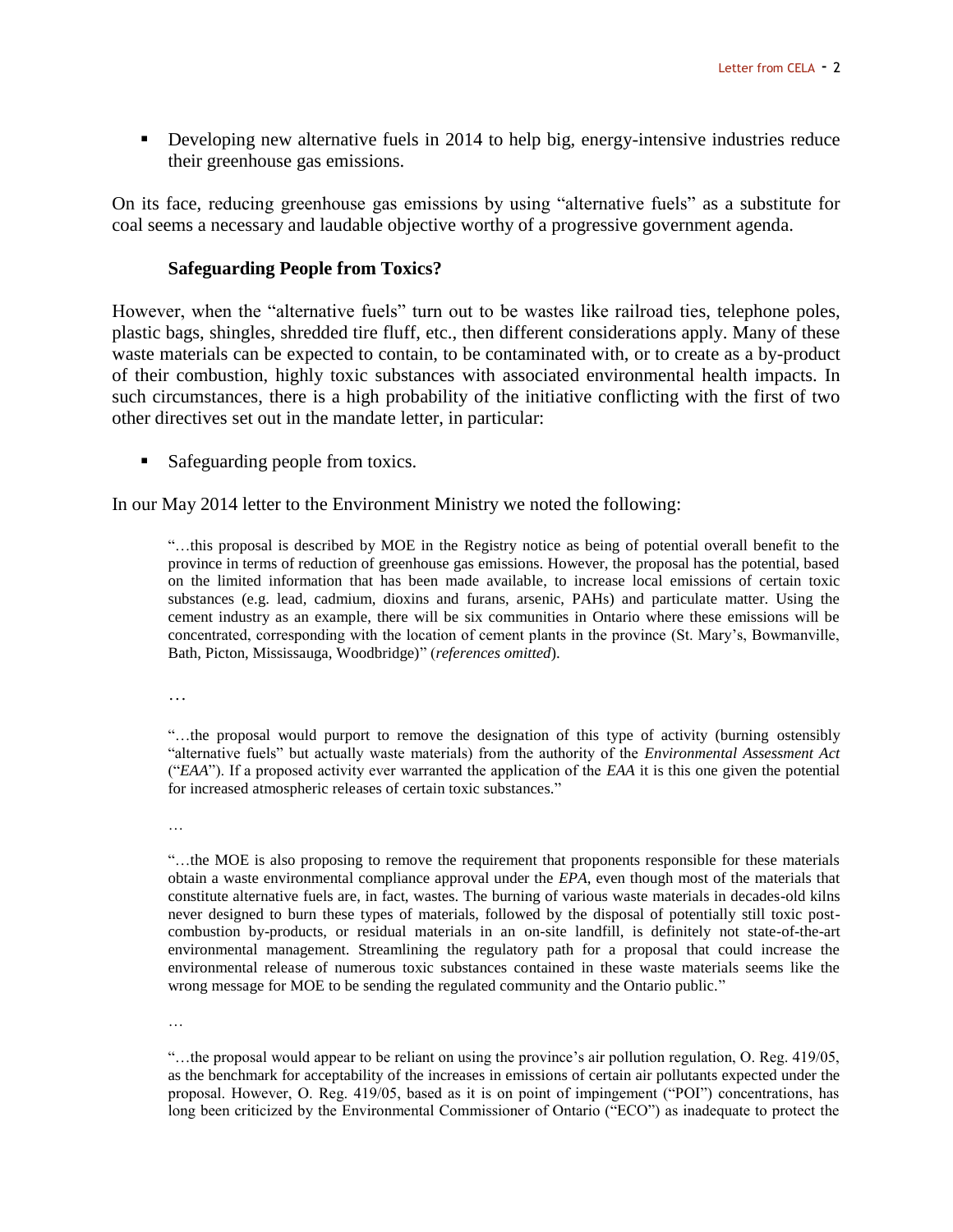province's air resources. As early as 2005-2006, the ECO noted that the regulation: (1) should be based on total annual loadings of contaminants, not short-term concentrations measured over minutes or hours; (2) does not, but should, direct itself to preventing "hot spots" of toxic substance release or contamination from developing due to the concentration of regulated activities that allow such emissions in local areas; and (3) should, but does not, address background concentrations, cumulative or synergistic effects, or persistence and bioaccumulation of concentrations of contaminants. The ERT endorsed this ECO concern in *Dawber* and was not overturned by the courts on this and related points in *Lafarge*. Accordingly, bringing forward a regulatory proposal that is reliant on O. Reg. 419/05 appears counter-intuitive, if not counter-productive, given the unhappy history of similar proposals before administrative and judicial decision-makers in Ontario" (*references omitted*).

…

"…the proposal seems to implicitly favour the use of alternative fuels because of purported reductions of greenhouse gas emissions notwithstanding apparent increases of emissions of certain toxic substances. Some of the increases in release of toxics are with respect to substances with particularly nasty side effects. For example, the potential for endocrine disruption from increased releases of dioxins and furans is well known. Particulate matter, especially PM10 and fine PM (e.g. PM2.5), are considered toxic under the *Canadian Environmental Protection Act, 1999* and are associated with various respiratory problems. Furthermore, PM2.5 travels deep into the lungs, potentially decreasing lung function and causing chronic respiratory disease. The MOE rush to judgment in favour of the burning of "alternative fuels" seems especially problematic in the circumstances without the benefit of the scrutiny that the environmental assessment process could bring to the issue, as noted above" (*references omitted*).

In our latest meeting with Environment Ministry staff on January 26, 2015, we received little assurance, let alone comfort that any of the above concerns would deter proceeding with the proposal, or that the government has an answer for any of these self-inflicted problems. Indeed, the Environment Ministry seems intent on proceeding as quickly as possible. This is the case even though the results of test burns of alternative fuels at all industrial facilities in Ontario where they have taken place have not been made public, nor subjected to peer-scientific scrutiny and such scrutiny publicly released during the notice and comment period. Indeed, this is the state of affairs despite our request for such information eight months ago. The Environment Ministry's policy appears to be one of "haste to burn waste" fueled, we would submit, by the issue appearing in the mandate letter.

#### **Increasing Waste Diversion?**

There is also a high probability of the alternative fuels initiative conflicting with a second directive set out in the mandate letter, namely:

**Increasing waste diversion.** 

This appears to be the case because there is the potential for the burning of "wastes" to compete for waste streams that may otherwise be recyclable now, or in future. In our May 2014 letter to the Environment Ministry we noted that:

<sup>&</sup>quot;…just as the burning of tires in cement kilns [the cement industry proposal from the early to mid-2000s] would have discouraged the development of what is now a relatively robust program of tire recycling efforts in the province, the Registry notice proposal has the potential to undermine 3Rs initiatives in Ontario with respect to the feedstocks that would be designated as "alternative fuels" for burning at cement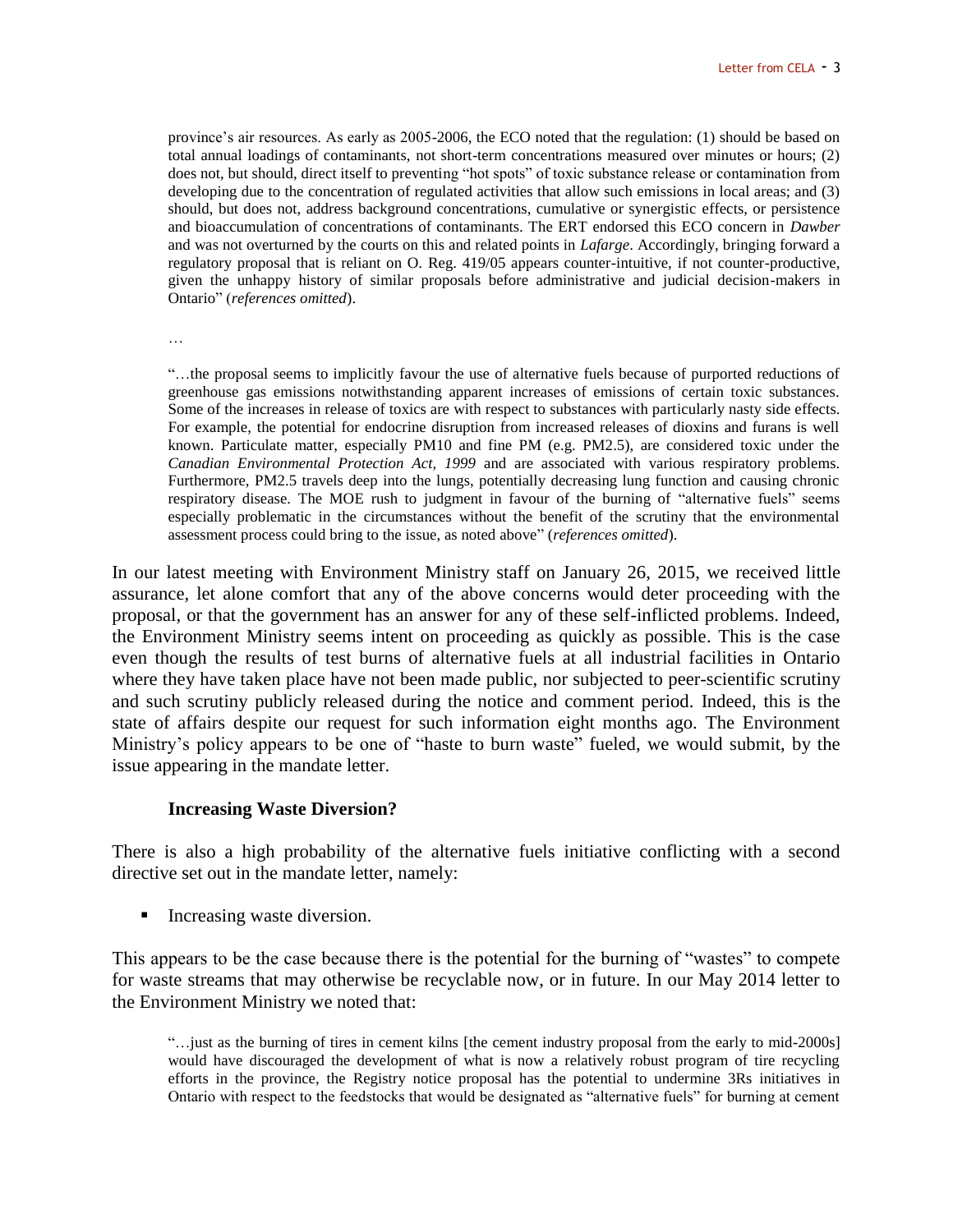plants. On that ground alone the proposal lacks merit, contrary to the Registry notice's suggestion that the MOE proposal would help achieve the important objective of 'reducing the flow of residual waste to landfills while confirming the province's commitment to the 3Rs (reduce, reuse, recycle)'".

In this regard, and as was noted at the January  $26<sup>th</sup>$  meeting by the representative from the provincial recycling council, while there is a list in the draft regulation of what may not be burned, there is no list of what can be burned. The items we were advised at the meeting could be burned include railroad ties, telephone poles, plastic bags, shingles, shredded tire fluff. But this did not appear to be a complete list by any means.

In short, neither the policy on burning "alternative fuels", nor the proposed regulation, promotes green conduct in the targeted industrial sectors. At best, the initiative constitutes taking one step forward, but two steps back.

#### **What Should Happen Next**

In our May 2014 letter, we raised over a dozen concerns with the alternative fuels initiative and made eight recommendations for correcting the problem. Each of the concerns remains outstanding, and each of the recommendations still warranted. Addressing the concerns and implementing the recommendations would bring the province closer to (1) safeguarding people from toxics, and (2) increasing waste diversion. Implementing the alternative fuels initiative would do the opposite. In the circumstances, therefore, there is an urgent need for your office to request that Minister Murray direct staff of the Environment Ministry to defer proceeding with the initiative at this time until better information is available as to the initiative's potential for (1) triggering adverse environmental and human health impacts, and (2) undermining provincial 3Rs initiatives.

We would be pleased to discuss this matter directly with you at your convenience.

# Yours truly, **CANADIAN ENVIRONMENTAL LAW ASSOCIATION**

Joseph Castrilli-

Joseph F. Castrilli Counsel

Encl. – Letter to MOE, May 30, 2014

cc. The Hon. Glen Murray, Minister of the Environment  $\langle$  [gmurray.mpp@liberal.ola.org](mailto:gmurray.mpp@liberal.ola.org)  $\rangle$ cc. Gord Miller, Environmental Commissioner of Ontario < [commissioner@eco.on.ca](mailto:commissioner@eco.on.ca) > cc. Anna Trikoupis < [anna.trikoupis@ontario.ca](mailto:anna.trikoupis@ontario.ca) >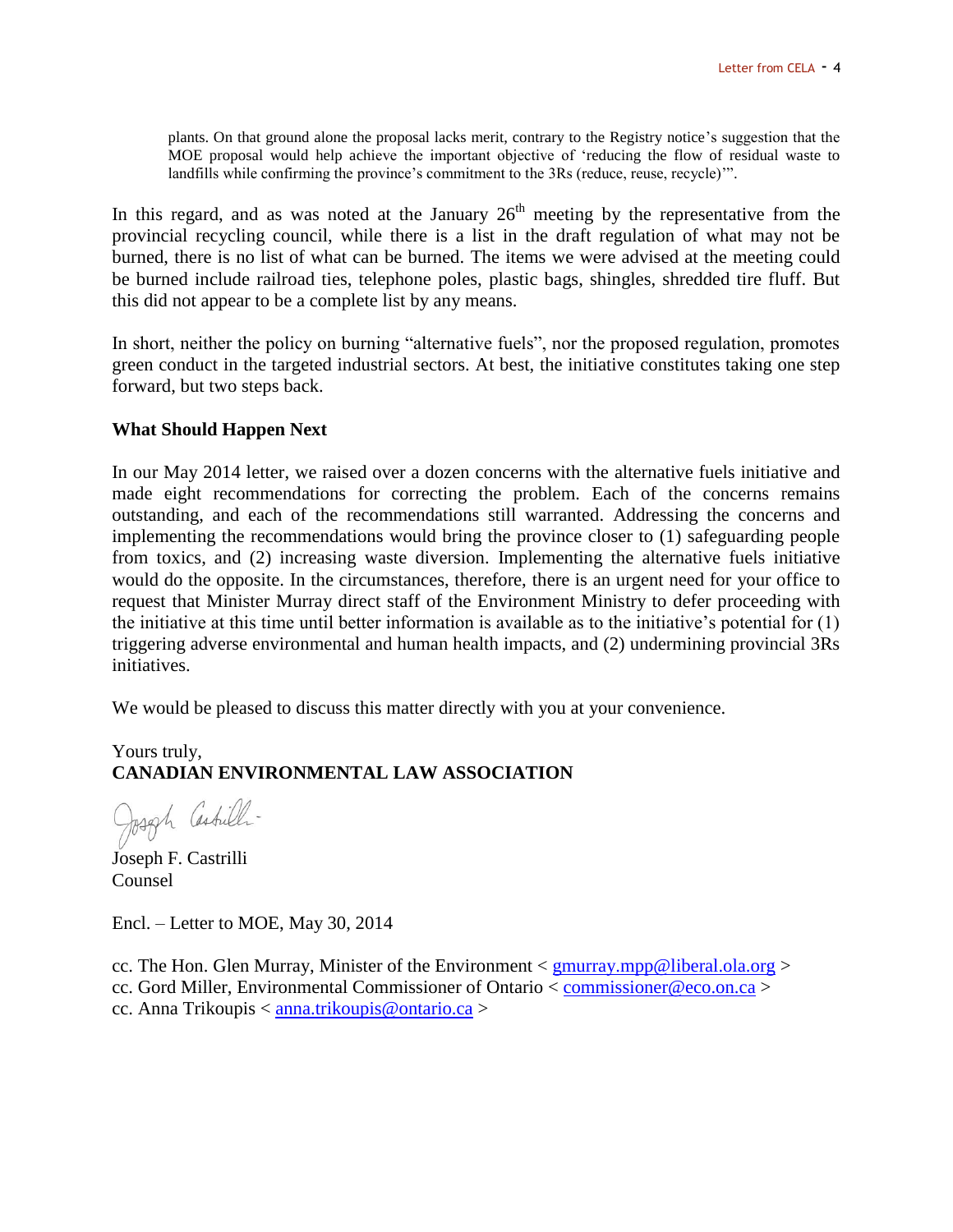

**VIA ELECTRONIC MAIL < [anna.trikoupis@ontario.ca](mailto:anna.trikoupis@ontario.ca) >**

May 30, 2014

Anna Trikoupis Project Manager Ontario Ministry of the Environment Environmental Programs Division Environmental Innovations Branch 40 St. Clair Avenue West – Floor 14 Toronto, Ontario M4V 1M2

Dear Ms Trikoupis:

 $\overline{a}$ 

## **RE: Reducing Coal Use in Energy-Intensive Industries – EBR Registry Number: 012- 1559**

These are the submissions of the Canadian Environmental Law Association ("CELA") respecting the above proposal of the Ontario Ministry of the Environment ("MOE") to eventually promulgate a regulation facilitating the burning of certain "alternative fuels" in substitution for coal in energy-intensive industries (e.g. cement, lime, iron and steel sectors) in Ontario.

# **About CELA and Its History of Involvement in Proposals Respecting the Burning of Alternative Fuels**

Founded in 1970, CELA is an Ontario legal aid clinic that assists people with environmental problems and also advocates environmental law reforms, where appropriate. CELA has had long experience with proposals of the kind identified in the Registry notice, having represented clients in connection with the issuance by MOE of air and waste approvals in 2006 under the *Environmental Protection Act* ("*EPA*") allowing Lafarge Canada Inc. to burn tires and other materials as a partial replacement for coal in the production of cement at the company's Bath, Ontario facility. In 2007, CELA's clients along with local landowners and environmental groups were granted leave to appeal the MOE approvals by the Environmental Review Tribunal  $("ERT")$ .<sup>1</sup> The ERT decision granting CELA's clients, as well as the landowners, and the other groups leave to appeal was judicially reviewed by Lafarge but affirmed in 2008 by the Divisional Court of Ontario and the Ontario Court of Appeal. <sup>2</sup> An ERT hearing on the merits of the approvals granted was never held because Lafarge decided not to proceed further with the proposal and returned the approvals to MOE, which rescinded them.

<sup>&</sup>lt;sup>1</sup> Dawber v. Ontario (Ministry of the Environment) (2007), 28 C.E.L.R. (3d) 281 (Ont. E.R.T.).

**Canadian Environmental Law Association** 2 *Lafarge Canada Inc. v. Ontario (Environmental Review Tribunal)* (2008), 36 C.E.L.R. (3d) 191 (Ont. Div. Ct.), leave to appeal to Ont. C.A. refused (unreported, November 26, 2008, Court File No. M36552).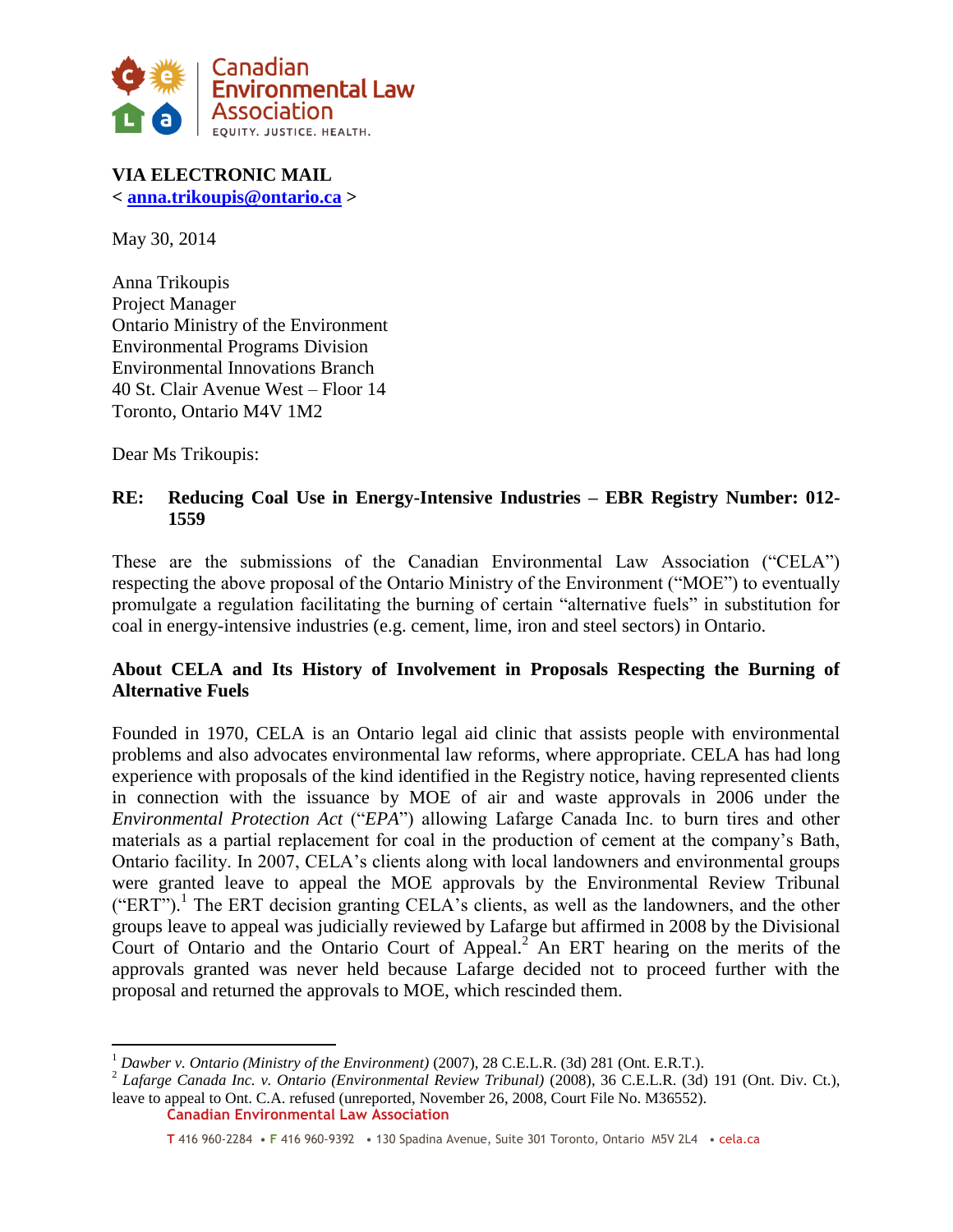# **The Proposal**

The proposal contained in the Registry notice of April 17, 2014, would eventually allow the energy-intensive industries by regulation under the *EPA* to burn, in substitution for coal, certain alternative fuels (e.g. shingles, railroad ties, telephone poles, tire recycling fluff, animal meal, used carpet-material, etc.) at their facilities across the province. A purpose of this proposal would be to reduce the greenhouse gas emissions of these industries by reducing their burning of coal.

#### **CELA Concerns**

CELA has examined the material MOE has posted on the Registry and has procedural, process, and substantive concerns with the proposal. In light of these concerns, CELA reserves the right to file further submissions after June 1, 2014.

#### **Procedural and Process Concerns**

There are a number of procedural and process concerns with the MOE proposal.

First, the MOE notice and comment period of 45-days (notice posted on the Registry April 17; comment deadline June 1, 2014) is far too short for a proposal with the environmental health implications of this one. This is particularly the case for a proposal for which there was no prior warning and that literally came out of nowhere. We are not aware of any pressing urgency in proceeding with such an environmentally significant proposal that would warrant such undue haste. CELA has requested that the comment period be extended significantly but, to date, has not had a response from MOE.

Second, there appear to be significant gaps in the information MOE has provided with this proposal. For example, CELA understands that there have been a minimum of one and perhaps as many as three test burns in Ontario in respect of this proposal. However, no reports respecting the results from these test burns were released with the Registry notice for the proposal. Nor are we aware of any peer review reports produced in connection with those tests.

Third, the nature of the information that has been provided also is not satisfactory. For example, emissions information for certain parameters (e.g. lead, mercury, benzene, dioxins and furans, PAHs, arsenic, cadmium, particulate matter) has been reported in concentrations, or concentration ranges, but there is no information on the total annual loadings for these various parameters. This makes it very difficult for CELA and, we would imagine other groups, the scientific community, and members of the public, to evaluate the true environmental and health impacts of the proposal. In these circumstances, we would have thought it would also be very difficult for MOE to evaluate, let alone support, such a proposal.

Fourth, this proposal is described by MOE in the Registry notice as being of potential overall benefit to the province in terms of reduction of greenhouse gas emissions. However, the proposal has the potential, based on the limited information that has been made available, to increase local emissions of certain toxic substances (e.g. lead, cadmium, dioxins and furans, arsenic, PAHs) and particulate matter. Using the cement industry as an example, there will be six communities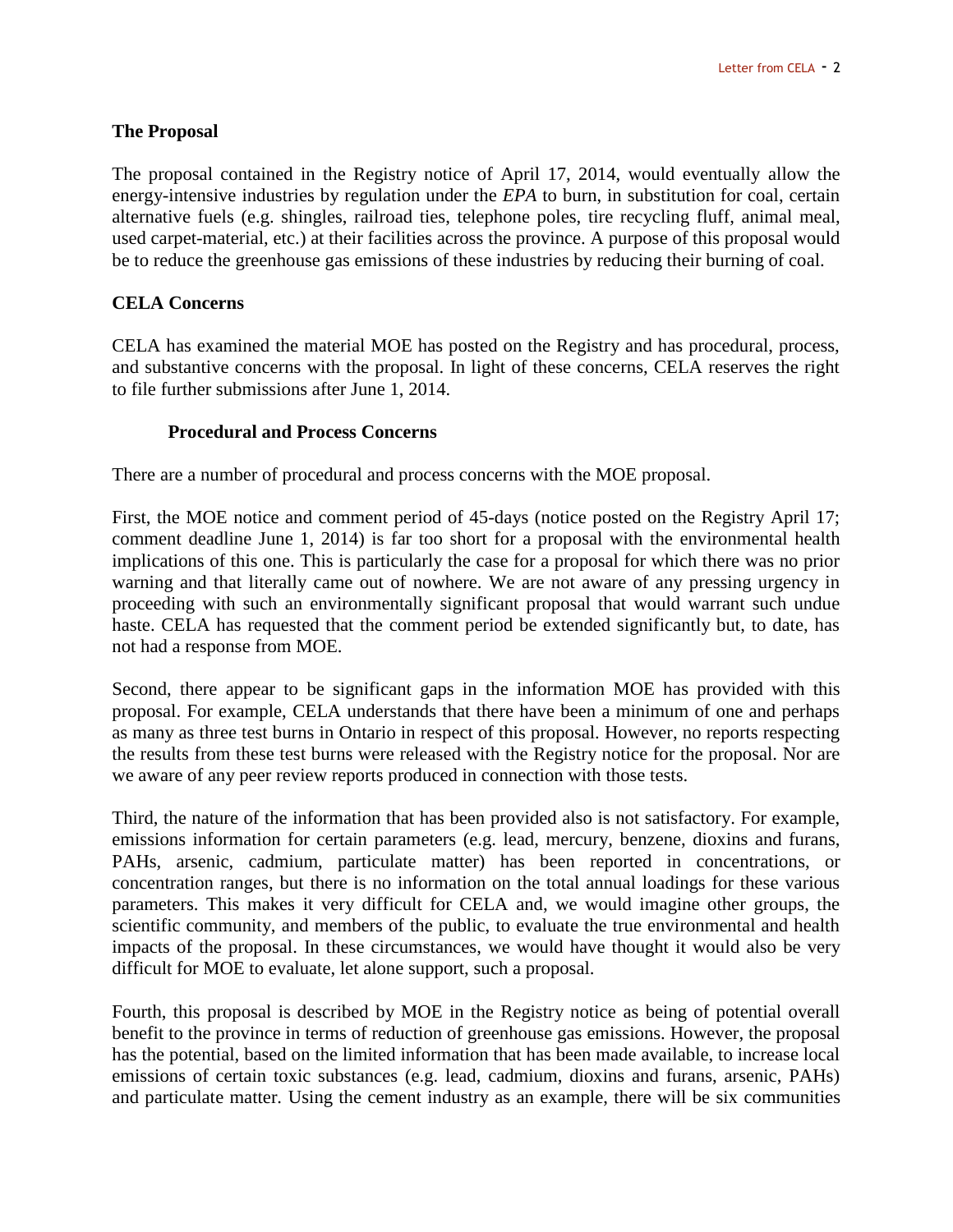in Ontario where these emissions will be concentrated, corresponding with the location of cement plants in the province (St. Mary's, Bowmanville, Bath, Picton, Mississauga, Woodbridge).<sup>3</sup> As a matter of procedural fairness, therefore, it should have been incumbent on the MOE and/or the cement industry to undertake detailed and extensive consultations with these communities prior to allowing the introduction of such a proposal. With the exception of an information notice approach to the issue,<sup>4</sup> we are not aware of MOE or the cement industry having undertaken such consultations, notwithstanding the Registry's suggestion that the MOE proposal would help achieve important objectives, including "ensuring the public, municipalities and other stakeholders continue to be consulted". In fact, just the opposite appears to be the case because the Registry notice indicates that going forward MOE proposes that demonstration projects would be allowed and "[t]he current practice of exempting [them] from public consultation requirements of the [*EBR*] and third-party appeal provisions would be maintained". The scope of the demonstration projects is discussed under CELA's substantive concerns (see point six below).

Fifth, the Registry notice does not include a draft of the regulation that will eventually be promulgated to allow this proposal to take effect as a matter of law. Often problems with a proposal only become apparent when the draft of the law is released. Moreover, there is no indication that MOE will post the draft regulation before going forward with the proposal. Frankly, it is counter-productive to introduce such a proposal divorced from the regulation that will eventually implement it. Again it smacks of undue haste for reasons that have not been articulated by MOE.

#### **Substantive Concerns**

 $\overline{a}$ 

There also are a number of substantive concerns with the MOE proposal.

First, the proposal would purport to remove the designation of this type of activity (burning ostensibly "alternative fuels" but actually waste materials) from the authority of the *Environmental Assessment Act* ("*EAA*"). If a proposed activity ever warranted the application of the *EAA* it is this one given the potential for increased atmospheric releases of certain toxic substances.

Second, the MOE is also proposing to remove the requirement that proponents responsible for these materials obtain a waste environmental compliance approval under the *EPA*, even though most of the materials that constitute alternative fuels are, in fact, wastes. The burning of various waste materials in decades-old kilns never designed to burn these types of materials, followed by the disposal of potentially still toxic post-combustion by-products, or residual materials in an onsite landfill, is definitely not state-of-the-art environmental management. Streamlining the regulatory path for a proposal that could increase the environmental release of numerous toxic

 $3$  See, e.g. O. Reg. 194/05, Table 4 listing locations for cement plants in Ontario. This table also lists plants and locations for the iron and steel sector in Ontario (Sault Ste. Marie and Hamilton).

<sup>4</sup> See e.g. Ontario Ministry of the Environment, *Update on Lafarge Canada Ltd.'s Submission of an Application for a Temporary Environmental Compliance Approval to Conduct an Alternative Fuels Research Project at its Bath Cement Plant*, EBR Registry Number 011-6414 (December 20, 2012).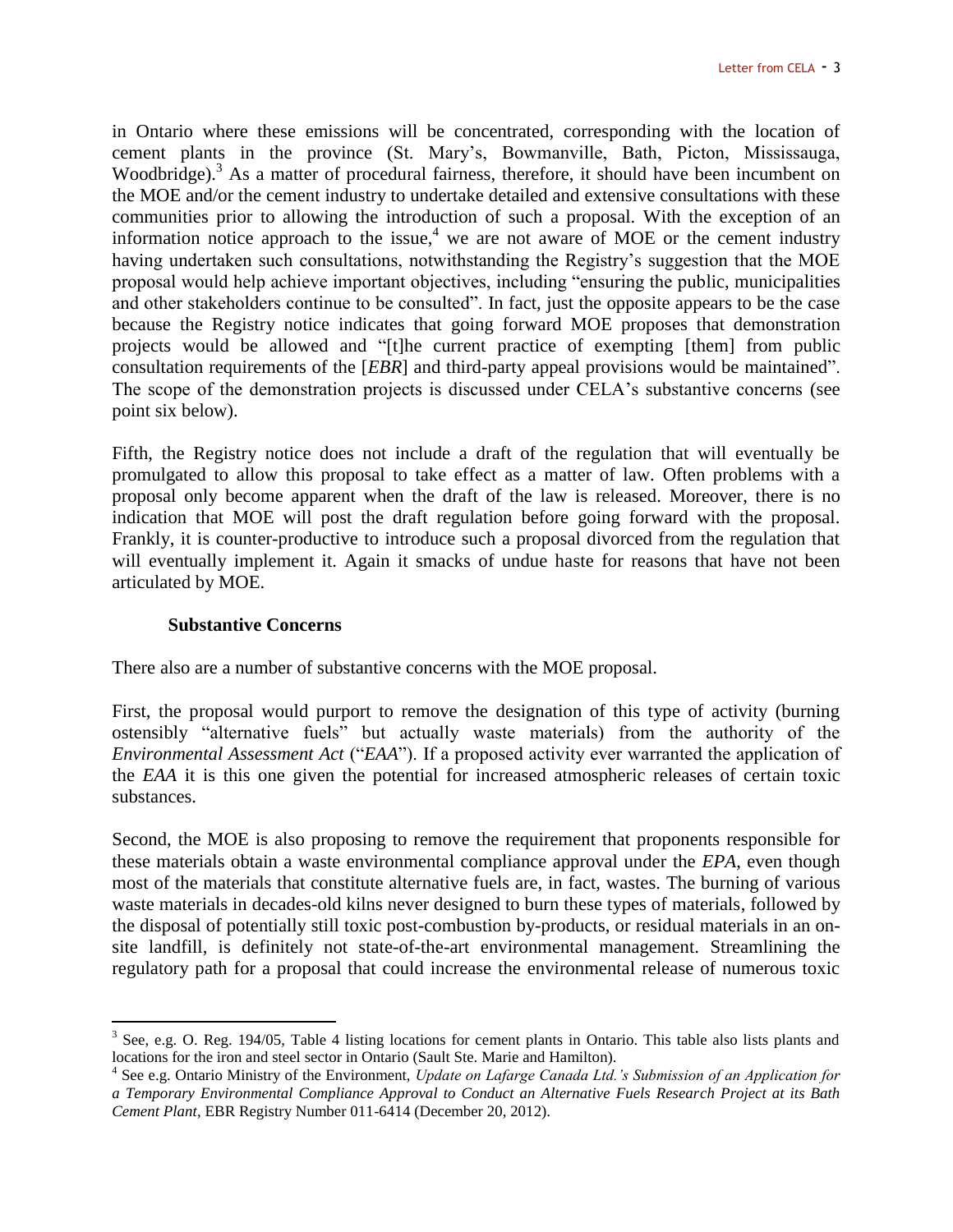substances contained in these waste materials seems like the wrong message for MOE to be sending the regulated community and the Ontario public.

Third, the proposal would appear to be reliant on using the province's air pollution regulation, O. Reg. 419/05, as the benchmark for acceptability of the increases in emissions of certain air pollutants expected under the proposal. However, O. Reg. 419/05, based as it is on point of impingement ("POI") concentrations, has long been criticized by the Environmental Commissioner of Ontario ("ECO") as inadequate to protect the province's air resources. As early as 2005-2006, the ECO noted that the regulation: (1) should be based on total annual loadings of contaminants, not short-term concentrations measured over minutes or hours; (2) does not, but should, direct itself to preventing "hot spots" of toxic substance release or contamination from developing due to the concentration of regulated activities that allow such emissions in local areas; and (3) should, but does not, address background concentrations, cumulative or synergistic effects, or persistence and bioaccumulation of concentrations of contaminants. The ERT endorsed this ECO concern in *Dawber*<sup>5</sup> and was not overturned by the courts on this and related points in *Lafarge*. Accordingly, bringing forward a regulatory proposal that is reliant on O. Reg. 419/05 appears counter-intuitive, if not counter-productive, given the unhappy history of similar proposals before administrative and judicial decision-makers in Ontario.

Fourth, the proposal seems to implicitly favour the use of alternative fuels because of purported reductions of greenhouse gas emissions notwithstanding apparent increases of emissions of certain toxic substances. Some of the increases in release of toxics are with respect to substances with particularly nasty side effects. For example, the potential for endocrine disruption from increased releases of dioxins and furans is well known.<sup>6</sup> Particulate matter, especially PM10 and fine PM (e.g. PM2.5), are considered toxic under the *Canadian Environmental Protection Act,*  1999<sup>7</sup> and are associated with various respiratory problems. Furthermore, PM2.5 travels deep into the lungs, potentially decreasing lung function and causing chronic respiratory disease.<sup>8</sup> The MOE rush to judgment in favour of the burning of "alternative fuels" seems especially problematic in the circumstances without the benefit of the scrutiny that the environmental assessment process could bring to the issue, as noted above.

Fifth, just as the burning of tires in cement kilns would have discouraged the development of what is now a relatively robust program of tire recycling efforts in the province, the Registry notice proposal has the potential to undermine 3Rs initiatives in Ontario with respect to the feedstocks that would be designated as "alternative fuels" for burning at cement plants. On that ground alone the proposal lacks merit, contrary to the Registry notice's suggestion that the MOE proposal would help achieve the important objective of "reducing the flow of residual waste to landfills while confirming the province's commitment to the 3Rs (reduce, reuse, recycle)".

 $\overline{a}$ 

<sup>5</sup> *Dawber*, *supra* note 1 at para 41.

<sup>&</sup>lt;sup>6</sup> See e.g. Chen, S. et al, "Endocrine disruptor, dioxin (TCDD)-induced mitochondrial dysfunction and apoptosis in human trophoblast-like JAR cells" (2010) Journal of Molecular Human Reproduction 361-372; doi: 10.1093/moleehr/gaq004.

<sup>7</sup> *Canadian Environmental Protection Act, 1999*, S.C. 1999, c. 33, Schedule 1, List of Toxic Substances, item 51.

<sup>8</sup> Environment Canada and Health Canada, *Priority Substances List Assessment Report for Respirable Particulate Matter* (Ottawa: DOE, 2000).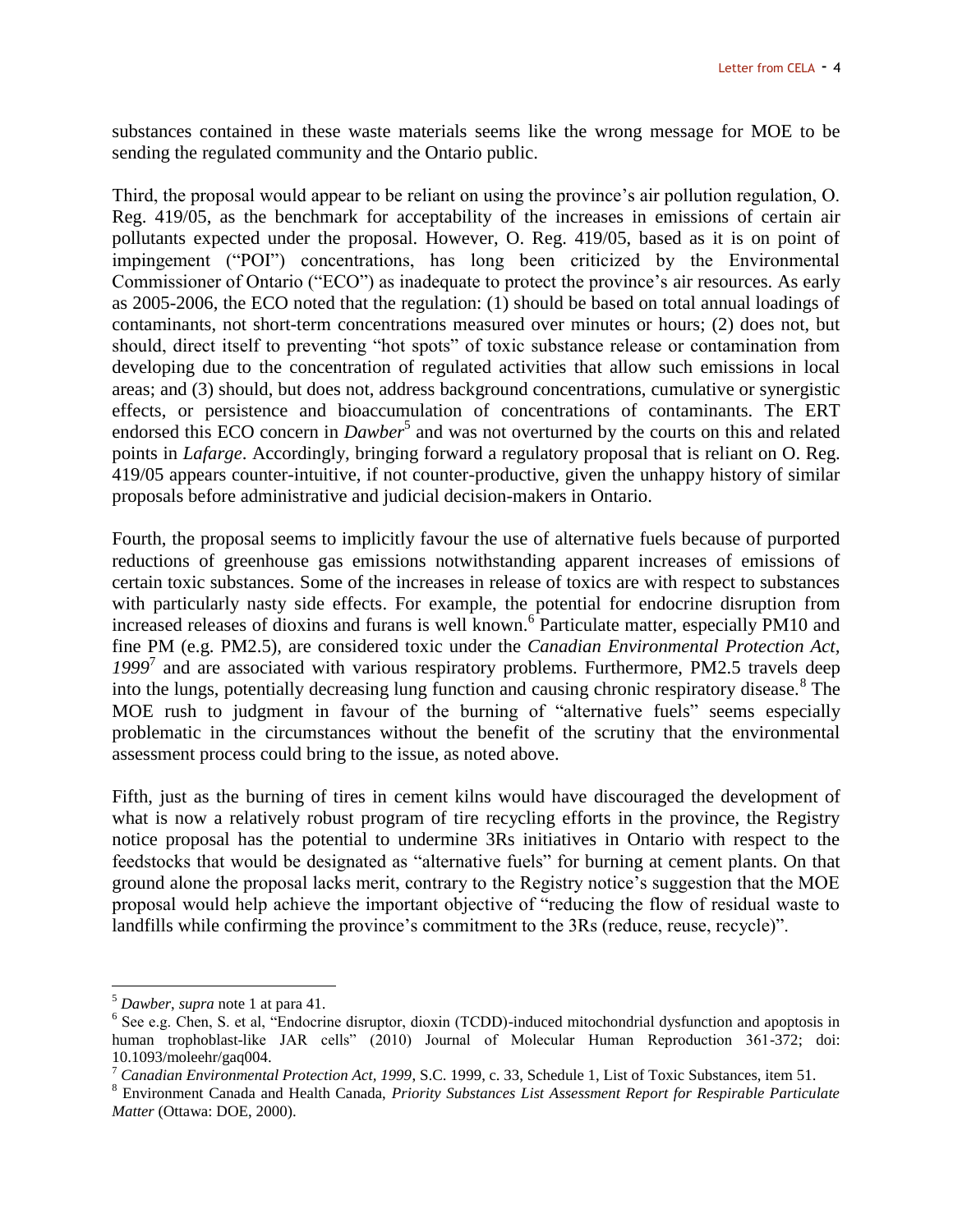Sixth, it should be recalled that at the time of the 2006 *EPA* approvals issued to Lafarge, MOE also proposed a 2-3 year province-wide ban on the incineration of tires while acknowledging that it had no experience monitoring the environmental performance of facilities that incinerate tires. The ERT, relying on MOE's own media release on the ban, called the Lafarge approvals a "pilot project" that, in the circumstances, was not consistent with the precautionary approach because they "were approved in the face of uncertainty about environmental risk, and possibly for the purpose of investigating whether the risk would come to pass."<sup>9</sup> So what has changed in 2014? Has MOE suddenly acquired enough experience to now determine that tire recycling fluff, or other "alternative fuels", can be safely burned and monitored? If so, it does not appear to be reflected in the material released with the Registry notice. In fact, the Registry notice makes it clear that there will be more "demonstration projects" that could operate at a site: (1) for 30 consecutive days; (2) for up to 90 days per year; and (3) over a three-year period. In short, in a three-year period there could be as many as 270 days of test burns per site.

Seventh, the MOE proposal also lacks consideration of the full life cycle of alternative fuels examining, for example, how fly ash will be collected, treated, and disposed of where the burning of such fuels is allowed.

Eighth, the proposal acknowledges that energy-intensive industries proposing to burn alternative fuels would still require air environmental compliance approvals under the *EPA* and, therefore, such instruments would still be subject to notice and comment as well as third-party leave to appeal opportunities under the *Environmental Bill of Rights* ("*EBR*"). However, it is CELA's experience that it is no easy task to obtain leave to appeal under the *EBR*. Roughly only 1 in 10 such leave applications are granted by the ERT in whole or in part. However, given the gravity of the increased toxic emissions that could be released by energy-intensive industries burning such fuels, there is no reason why third party leave applicants should not instead be granted an automatic right of appeal in relation to MOE approvals of such instruments. A precedent for this approach is the amendment to the *EPA* adopted in 2009 respecting automatic rights of appeal of renewable energy approvals ("REAs") based on certain limited grounds.

#### **What Should Be Done With Respect to This Proposal**

In light of the above procedural, process, and substantive concerns with the proposal to allow the burning of alternative fuels by energy-intensive industries, CELA recommends that MOE do the following:

1. Not proceed further but re-post the proposal for a further 45-day period only after (a) the results of the test burns already conducted have been released and peer-reviewed, (b) O. Reg. 419/05 has been revised in accordance with the 2005-2006 recommendations of the ECO, (c) the *EPA* is amended to authorize automatic rights of appeal with respect to air and waste environmental compliance approvals for the burning of alternative fuels by energy-intensive industries, (d) full and detailed public consultation takes place with the communities surrounding, or in the vicinity of, such industries (e.g. cement plants at St. Mary's, Bowmanville,

 $\overline{a}$ <sup>9</sup> *Dawber*, *supra* note 1 at paras 48-58.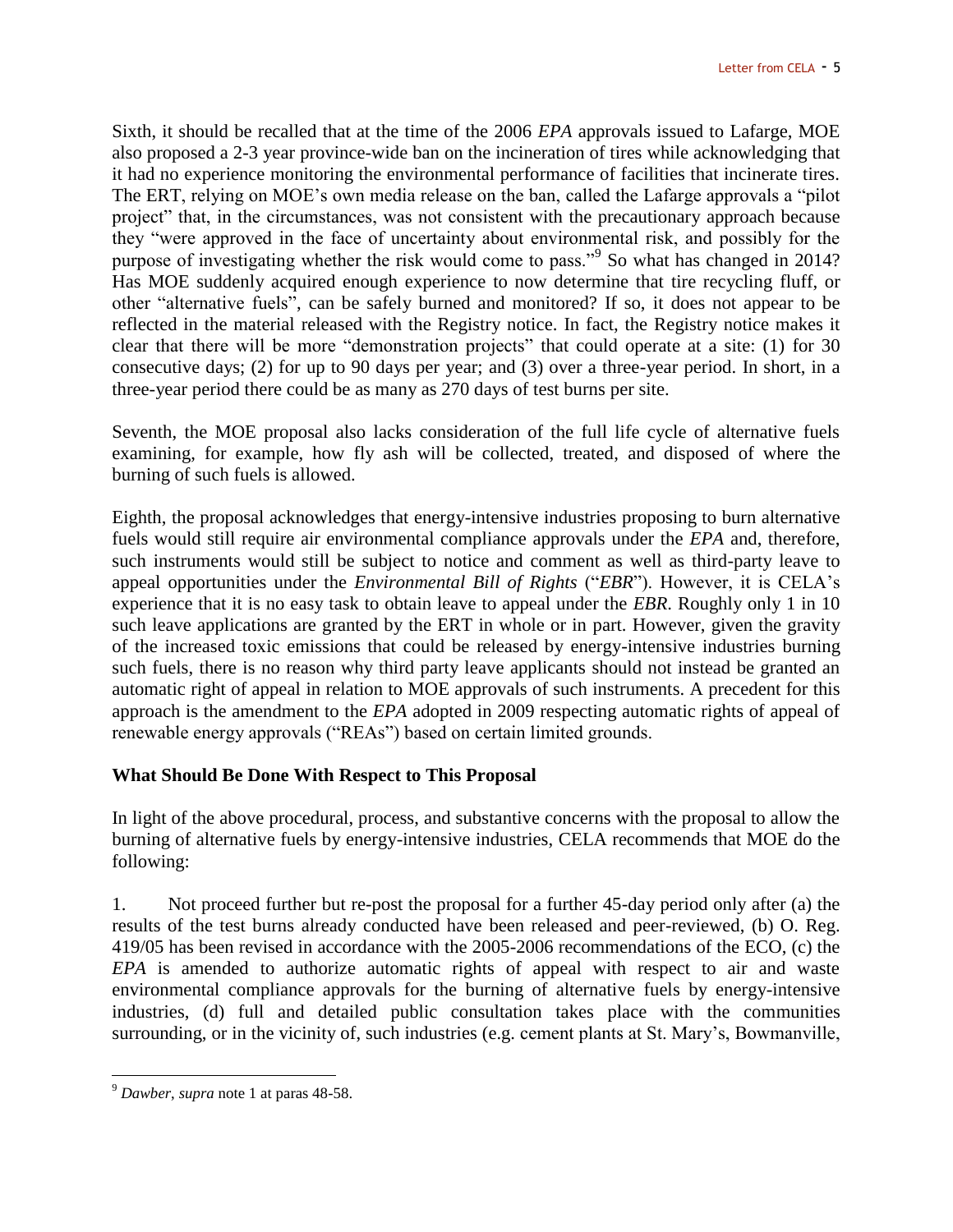Bath, Picton, Mississauga, and Woodbridge; and iron and steel plants at Sault Ste. Marie and Hamilton), (e) a full life cycle analysis of the burning and management of alternative fuels is prepared and made public including with respect to the environmental fate of the critical contaminants discharged to air, land, and water, and (f) a draft of the proposed regulation is included with the re-posting;

2. Re-examine whether proposals such as the burning of "alternative fuels" at cement plants (or other facilities) should be allowed in Ontario if there is the potential to undermine future 3Rs initiatives; and

3. Re-examine whether such proposals should be subject to individual environmental assessments under the *EAA*.

We would be pleased to discuss the contents of these submissions with MOE representatives at your convenience.

Yours truly, **CANADIAN ENVIRONMENTAL LAW ASSOCIATION**

Joseph Castilli-

Joseph F. Castrilli Counsel

cc. Gord Miller, Environmental Commissioner of Ontario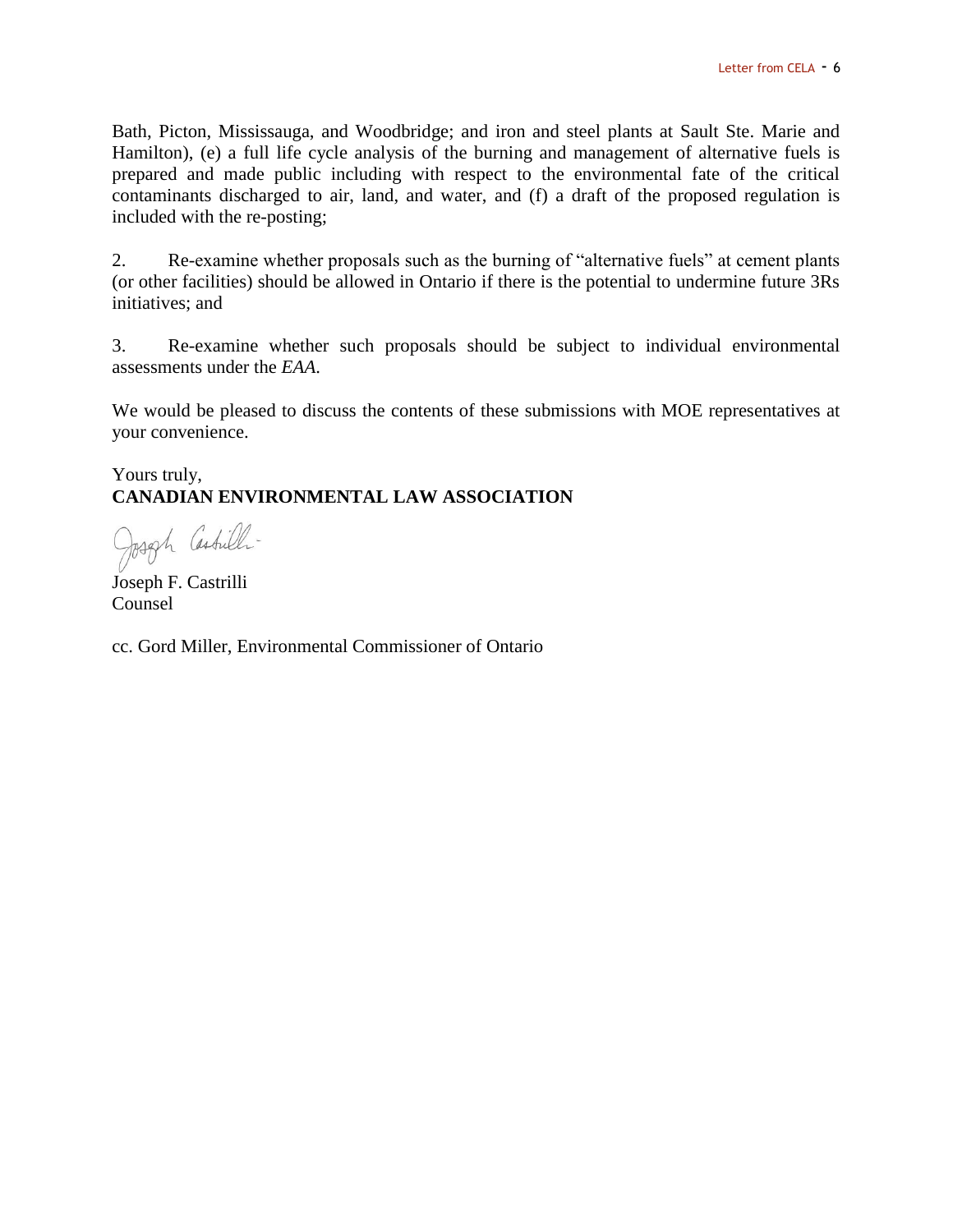

# **VIA ELECTRONIC MAIL < premier@ontario.ca >**

February 2, 2 015

The Hon. Kathleen Wynne Premier of Ontario Legislative Building Queen's Park Toronto, Ontario M7A 1A1

Dear Premier Kathleen Wynne:

# **RE: List of Organizations Supporting CELA Submission Respecting the Proposal Posted as "Reducing Coal Use in Energy-Intensive Industries" EBR Registry Number 012-1559**

The following organizations support the CELA submission dated February 2, 2015 with respect to the proposal identified as "Reducing Coal Use in Energy-Intensive Industries" - EBR Registry Number 012-1559 posted for comments on December 4, 2014.

1. Canadian Association of Physicians for the Environment Contact: Gideon Forman, Executive Director (email: <gideon@cape.ca>; tel. (416) 306-2273)

2. Citizens Environment Alliance of Southwestern Ontario Contact: Derek Coronado, Coordinator (email: <dcoronado@cogeco.net>; tel. (519) 973-1116)

3. Citizens' Network on Waste Management Contact: John Jackson (email: < jjackson@web.ca >; tel. (519) 744-7503)

4. Environment Hamilton Contact: Dr. Lynda Lukasik, Executive Director (email: <contactus@environmenthamilton.org>; tel. (905) 549-0900)

5. The Ontario Zero Waste Coalition Contact: Liz Benneian, Founder (email: lizcdn@yahoo.com; tel. (905) 562-3819)

6. Sierra Club Ontario Contact: Dan McDermott, Chapter Director (email: dmcd@sierraclub.ca; tel. (647) 345-7665)

7. Toronto Environmental Alliance

Contact: Emily Alfred, Waste Campaigner (email: < emily@torontoenvironment.org >; tel. (416) 596-0660)

**Canadian Environmental Law Association**

**T** 416 960-2284 • **F** 416 960-9392 • 130 Spadina Avenue, Suite 301 Toronto, Ontario M5V 2L4 • cela.ca